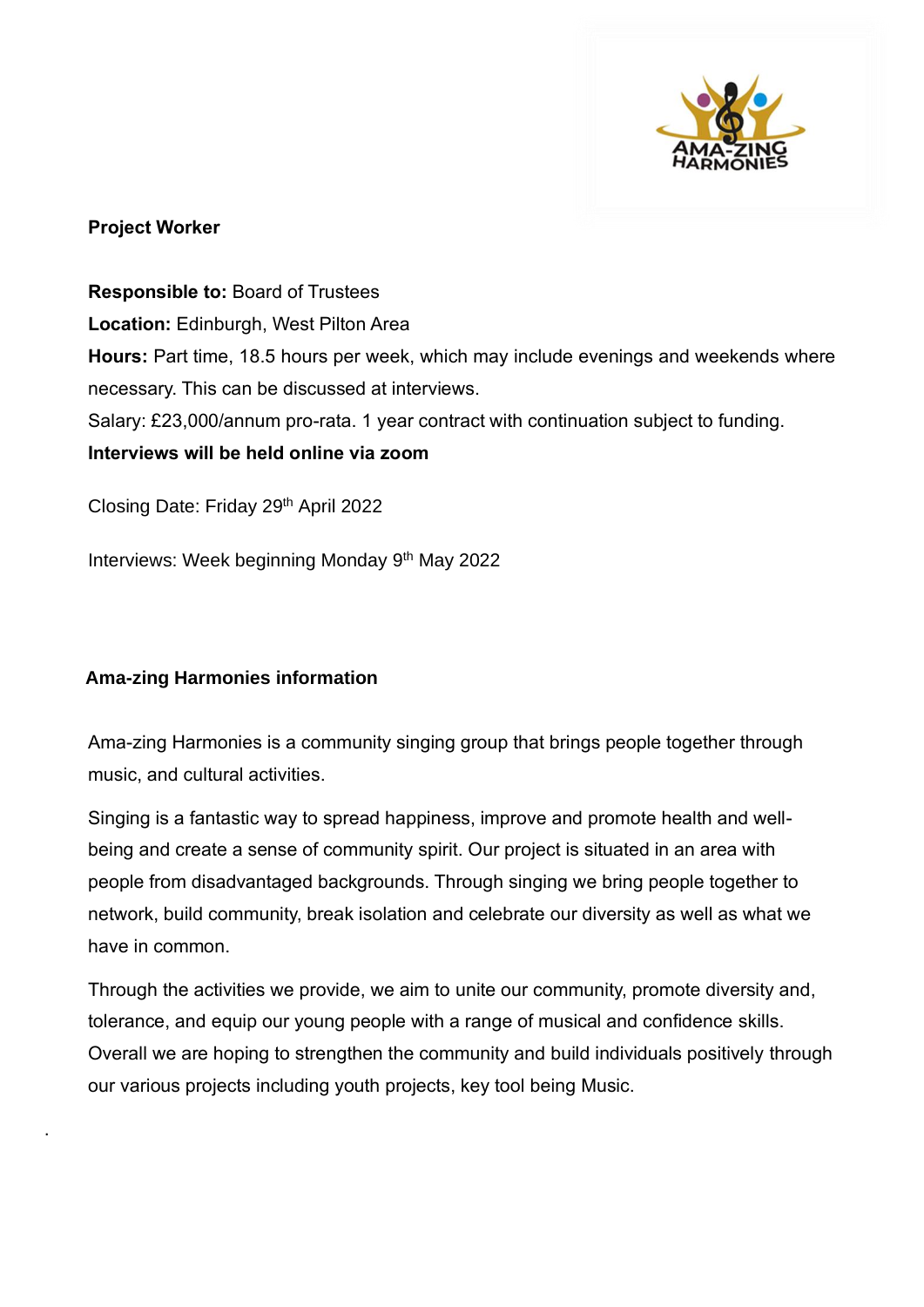# **Job description:**

The post holder will provide administrative support for the core organisation and the various projects that Ama-zing Harmonies delivers across its key areas: Music, culture, and youth & community projects. Most of our activities will be run online for the time being

The post holder will work closely with the board for the different programmes, and be responsible for overseeing a number of administrative tasks for the organisation.

# **The post holder's responsibilities will include:**

- General office management ensuring online & offline documents are well organized, filed, backed-up and kept up to date.
- Admin email account checking and ensuring all emails are replied to or forwarded onto the appropriate person.
	- o Being a key contact person for members, tutors and others involved in projects, sending out update emails, keeping people well informed, and helping to organise workshops and events.
	- o preparing for youth workshops, monthly singing & events and assisting delivery of workshops where necessary
	- o Recruiting trainers and/or participants for projects.
- Organizing and updating the information on the website and social media platform so it is clear, up to date and well presented to the public
- Attending workshops and relevant community events and trainings.
- Maintaining close communication with the board about all aspects of work.
- Assist with funding applications and end of grant awards report writing
- Working closely with Volunteers
- Organizing board meetings (quarterly)
- Operating within agreed budgets.
- Listening to young people/participants and taking into account their ideas and involving them in the development and delivery of Ama-zing Harmonies activities.
- Keeping a clear timesheet documenting work
- Invoicing for all work in a professional and timely manner.